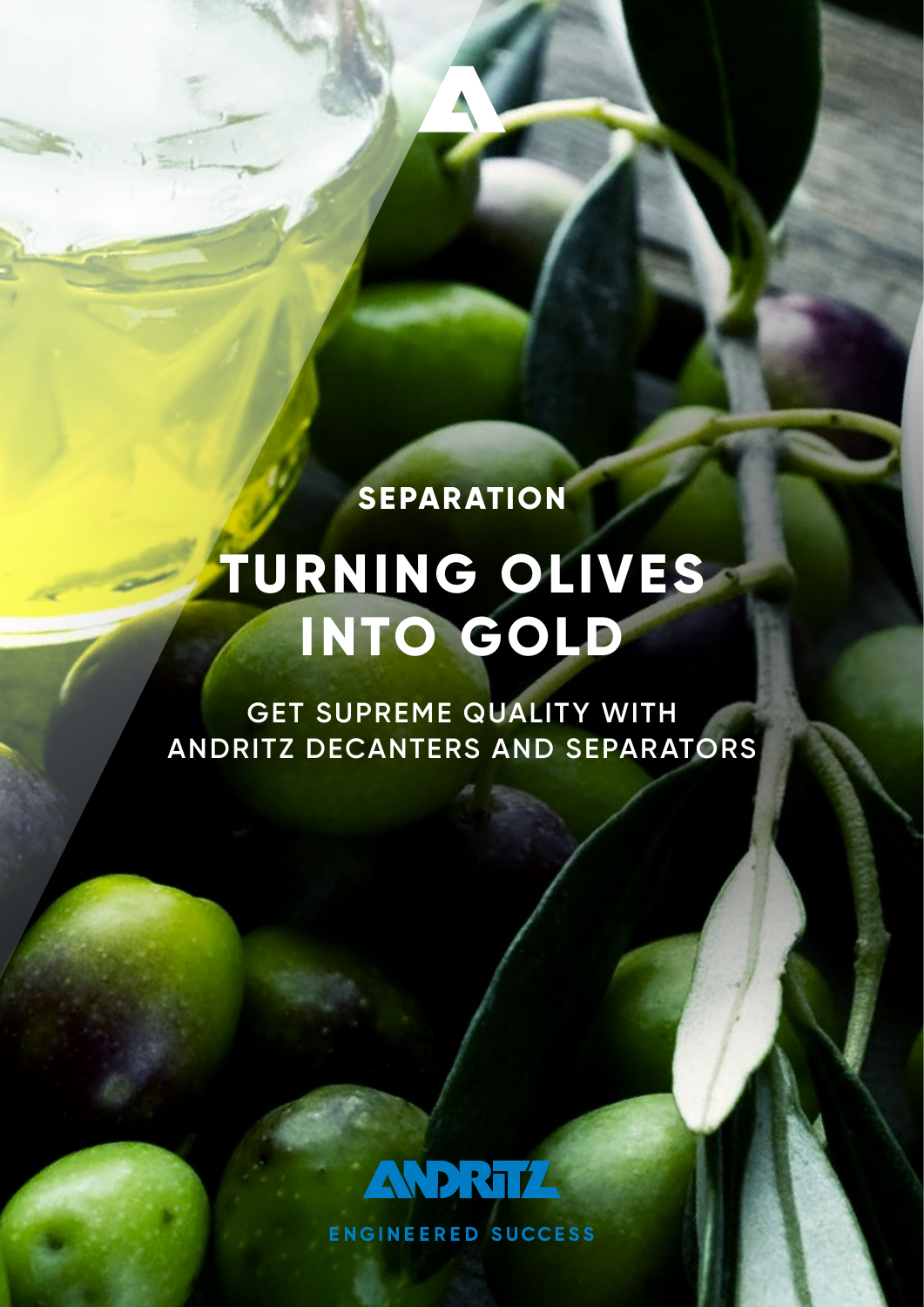# **Turning your olives into gold with ANDRITZ decanters and separators**

Your daily challenge is to produce oil of the highest possible quality. With its innovative technologies, ANDRITZ helps you obtain optimum yield, supreme quality, and greater purity, while preserving the flavor and fragrance of your oil. At ANDRITZ, we can offer you solutions for each step of your olive oil production process.

#### **DECANTER CENTRIFUGE F**

The decanter centrifuge F designed and manufactured by ANDRITZ is a highly versatile machine, capable of delivering lowest oil content in the cake for any variety of olive processed. With a special scroll design perfectly suited for olive oil extraction and an adjustable skimmer to control and adjust separation efficiency in live machine operation, you will obtain maximum yield at all times, supreme quality (as the oil separated will contain less contaminants), and in the end, the flavor and flagrance of the oil you produce will benefit from this.

#### **YOUR BENEFITS**

- Performance (standard design) with skimmer, double drive system, addIQ control system with CIP for excellent separation
- Unique scroll design for lowest oil loss in the cake
- Only high-grade stainless steel comes into contact with the product in order to ensure better quality
- Multimode decanter for 2- or 3-phase operation with simple touches
- Double motor drives to adjust machine speed during processing when the optimum process mode is achieved, thus always generating maximum yield
- Two frequency converters for speed control with energy regenerating mode.
- Fully replaceable wear parts, even tiles on the scroll for a fast and easy regenerative procedure with substantial money saving



| <b>Model</b> | <b>First</b><br>extraction | <b>Second</b><br>extraction | <b>Main</b><br>motor | <b>Secondary</b><br>motor |
|--------------|----------------------------|-----------------------------|----------------------|---------------------------|
| F3000        | 35                         | 50                          | 22kW                 | 11kW                      |
| F4000        | 70                         | 85                          | 37kW                 | 15kW                      |
| F5700        | 150                        | 180                         | 55kW                 | 22kW                      |
| F6000        | 250                        | 300                         | 90kW                 | 30 <sub>k</sub> W         |
| F7000        | 350                        | 425                         | 110 <sub>k</sub> W   | 30kW                      |

## **Capacity t/day max**

ANDRITZ decanter centrifuge F  $\blacksquare$ 

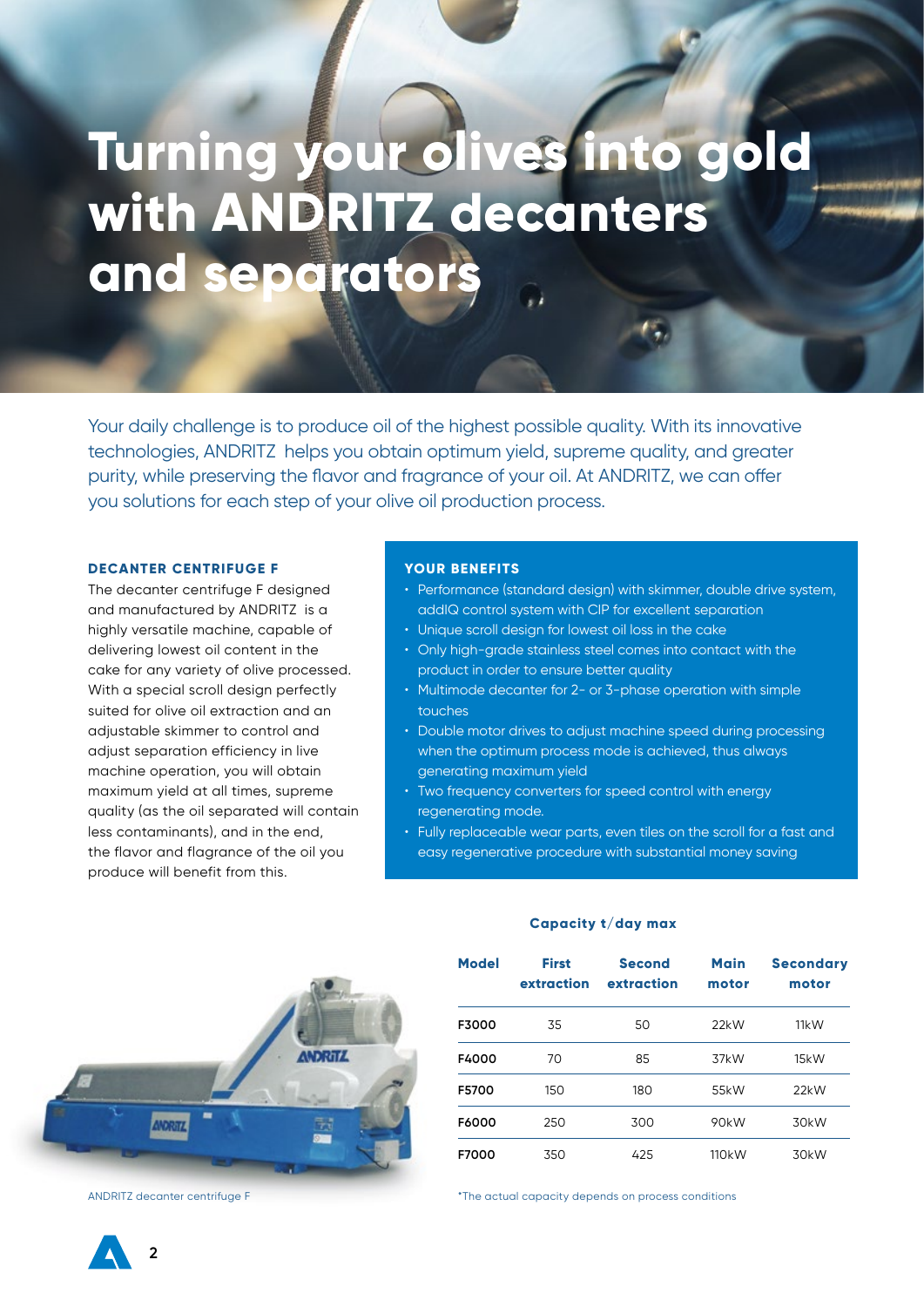### **OLIVE OIL SEPARATORS**

ANDRITZ provides two series of separators, both with self-cleaning bowl. The CA-O models are characterized in that they discharge water and olive oil by gravity. The discharge of the separated solids can be controlled either manually by the operator or automatically, using the dedicated control panel. The new Brillante series comes complete with a CIP (cleaning-in-place) system. The oil is discharged by gravity for best quality, while the water is discharged by centripetal pump. This design allows optimum washing of the bowl by the integrated CIP system. The bowl can be cleaned at any time during the processing season without having to disassemble the machine. Our CIP system allows easy, fast, and frequent cleaning of the separator, even under worst conditions and with a high level of accumulated solids in the bowl, thus providing maximum separation efficiency at the highest productivity.

### **YOUR BENEFITS**

- Reduced labor costs because the operator does not need to dismantle the separator to clean the bowl
- Top-quality olive oil because the bowl is always kept perfectly clean
- Higher productivity thanks to optimum separation efficiency
- Low water consumption as no water need be added
- Low oil temperature pick-up, due to the low residence time and the specific design
- Bowl made entirely of stainless steel to ensure highest sanitary standard
- Reduced energy consumption, spare parts costs, and noise level thanks to the belt drive

| <b>Model</b>        | <b>Flow</b> | <b>Power</b> |       | W     | н     |
|---------------------|-------------|--------------|-------|-------|-------|
|                     | 1/hr        | <b>kW</b>    | mm    | mm    | mm    |
| <b>Brillante 71</b> | 3.000       | 15           | 2.600 | 1.650 | 2.200 |

| <b>Model</b>   | <b>Flow</b><br>1/hr | <b>Power</b><br><b>kW</b> | Ш<br>mm | W<br>mm | н<br>mm |
|----------------|---------------------|---------------------------|---------|---------|---------|
| <b>CA 30 O</b> | 1,500               | 7.5                       | 1.200   | 1.200   | 1.350   |
| <b>CA 50 O</b> | 3,000               | 15                        | 1.500   | 1.600   | 1.400   |

The actual capacity depends on the amount of water and amount/ nature of impurities to remove.



Brillante 71, olive oil separator CA 50 O, olive oil separator